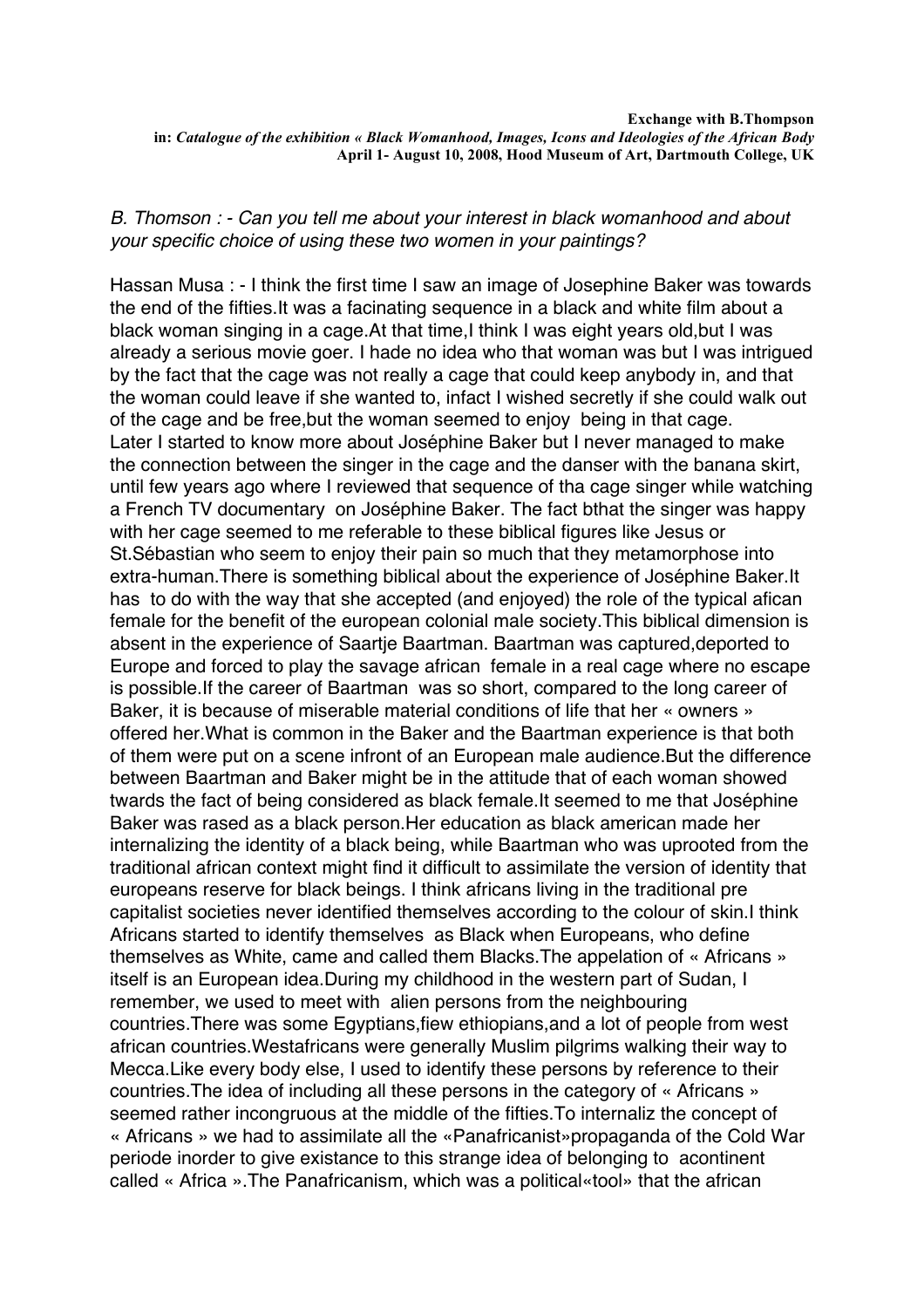nationalists used to fight colonialism, is not easy to understand out of the geopolitical context of the Cold War.

You may ask about the connection between the situation of black womanhood in the Baker/Baartman perspective and what I am saying about the invention of « Africa » as a false category.I think the connection is in the false-hood of these two categories :Black-hood and African-hood.Afiicans never had the opportunity to choose being black or being african.Both identities were imposed to Africans from the outside by dominating colonial forces.Never the less the false-hood of black and african categories is imposed as an accomplished fact.

Once you say that you have to face the second question : What can the African and the Black persons do with this real-fals status ?The reality of an african false-hood as an atractive practical option,( or may be the only real option allowed)is in the heart of all the conceptual effort related to the images related to african cultures.

This is where I try to work as an image maker manipulating the levers of art and exclusion in this specific zone of contemporary art called « contemporary African Art ».This is where I differenciate between the destiny of Saartje Baartman and the destiny of Joséphine Baker.I feel a great compassion,(and a great anger),for the terrible moral and physical sufferings of Saartje Baartman, but it is not the same kind of compassion that I have for Joséphine Baker.Joséphine Baker is different.She positioned herself as an Artist.Art offered her, not only the means to escape the condition of excluded persons, but also a shortcut to recognition and glory.But the artiste she was allowed to be, in the Paris of the twenties,was conditioned by the colonial and racial considerations of the French society at that time.The complexity of her attitude as a black person, a woman and an artist deserves much more attention than the usual commemoration of « la Revue Négre »,Joséphine Baker stands as a central figure in the problematique question of africanist aesthetics when instrumentalized as a lever for exclusion.

*- Also many of your paintings have made visual references to western art history, appropriating iconography from famous representations of religious figures (St. Sebastian), artists (Van Gogh), political figures (Bin Laden). What--if any--art historical references have either directly or indirectly played a role in influencing your choices of representing black womanhood both in these two works as also in your larger oeuvre?*

*What do these two women (Baker and Baartman) mean to you, what do they represent, and what do you hope to communicate to the viewer about them or about their histories?*

*Also, what do you hope to communicate about your inclusion of Michel Leuris in the Baker painting and what is your role role in the Baartman painting?*

- When I was living in Sudan I used to consider my self as an artist, I mean I considered my self as part of the art world affected by the european cultural tradition.If, at the Khartoum school of art, we studied the same programme as in the european art schools, that was not because we wanted to avoid the African art tradition ; It was just because there was no African art programme available for the Sudanese art students.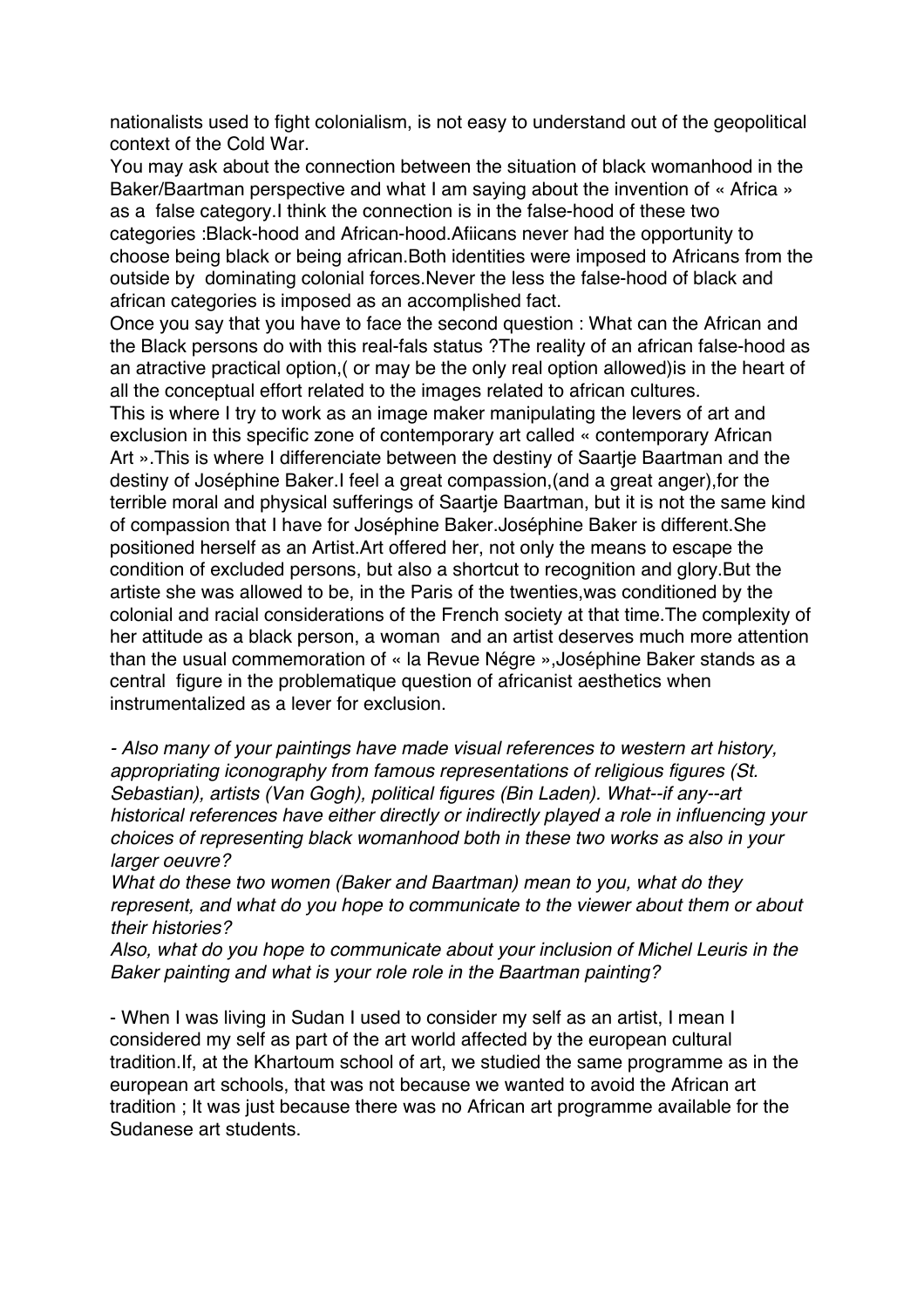So,when I came to France,in 1978, I discovered that I am only allowed to be an « African artist ».Out of this category, situated in the dark side of the european main stream art, my work can not have any visibility.

I remember, with some of my african friends in France, we used to laugh about this situation as an other european « ism ».This is how the terme « Artafricanisme » was forged to describe the type of an european art practice designed for african or black persons.

When I say I am part of the art world, I mean that I am fully aware of the moral and material advanages and risks that I take (like everybody else) while I work within the european traditin of art.It is just like inheriting a big house from a distant unknowen rich uncle. You accept the the unexpected present, you enjoy living in this comfortable house but you never know when and where you may find a skeleton in the cupboard.

In my experience I think I managed – so far so good - to ignore the skeletons in the european cultural tradition (racisme,violence,dogmatism ,Fascism,scientifism etc.), and to concentrate on the extraordiary human intellegence that expresses itself in arts,sciences and litterature.In this perspective, my project is to enlarge the européean tradition, (my european tradition) to make it apte to include all the extra– european traditins.The ultimate goal is to create – on the bases of the actual european tradition- new humanitarian culture where the european traditin is one part of a an ensemble.I know it is utopian but it is the only moral way out from the actual situation .

When I am using it the visual references to western art history » in my work I am not in the position of the « other », the cultural alien, borrowing material fromthe western culture.Iam the partener and I am using my own western cultural material to construct my part of the collective answer to the main questions of our world.

So when you approach the use of icons like Baartman, Baker, I think it is important to confirm their european origin.The liste of black icons invented by europeans for european use is too long to be enumerated here.For me the Joséphine Baker is not more african than that of St. Sebastian, Picasso, Leiris or even Van Gogh. All this is about « my » european iconic material.

In some of her music-hall performances, Joséphine Baker used to cover her « white » skin with black paint so as to look more conform to the « african » image in the expectation of her white audience. In such an attitude, Joséphine Baker, the artiste, is taking a « security distance » from the risk of being african.She knows she is not african, she is just playing the role.African-hood is just an icon, among others,that she was able to use.Other persons – like Michel Leiris (an other african icon) – helped her to assume the role of the african female.I think research workers on contemporary art of the africans should pay more attention to the role of Michel Leiris in the invention of an art defined today as « African ».In a book about the artist Wifredo Lam, (Lam Métis,Edition Dapper, 2OO1), the french art historian, Jean-Luis Paudrat reported how Picasso once asked Leiris to « teach Lam l'art nègre »(p.75). I think that most of the parisian intelligentsia arround Joséphine Baker was trying to « teach » her « l'art Nègre ». I also think that Baker was happy to learn and to performe « l' Art nègre » of her parisian audience.the film sequences of the black singer enjoying the cage condition is a fine illustration of the state of complaisance affecting the Baker artistic career.